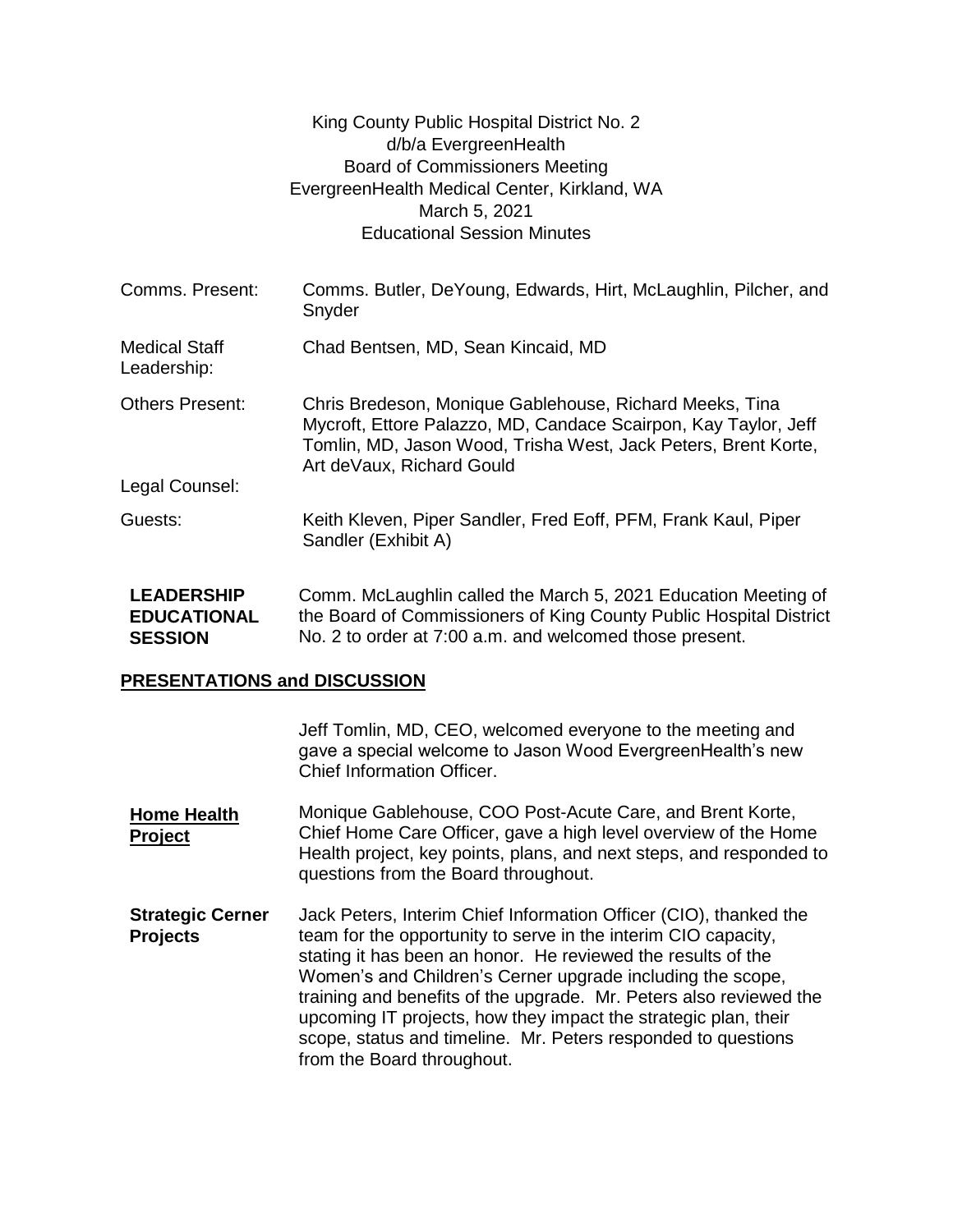- **EHA Review** Tina Mycroft, CFO, welcomed Fred Eoff of PFM, Keith Kleven of Piper Sandler and Frank Kaul of Piper Sandler. The team provided a financial analysis of EvergreenHealth and the EHA partner which included a review of Public Hospital District features and the benefits of them. The team responded to questions from the Board throughout.
- **CEO Goals** Jeff Tomlin, MD, CEO, reviewed his proposed 2021 goals and responded to questions from the Board throughout.
- **Adjourn** The March 5, 2021 Meeting of the Board of Commissioners for King County Public Hospital District No. 2 was adjourned at 10:32 a.m.

ATTEST:

بمعرطص

Virgil Snyder, Commissioner/Secretar Mar 19, 2021 10:21 AM PDT